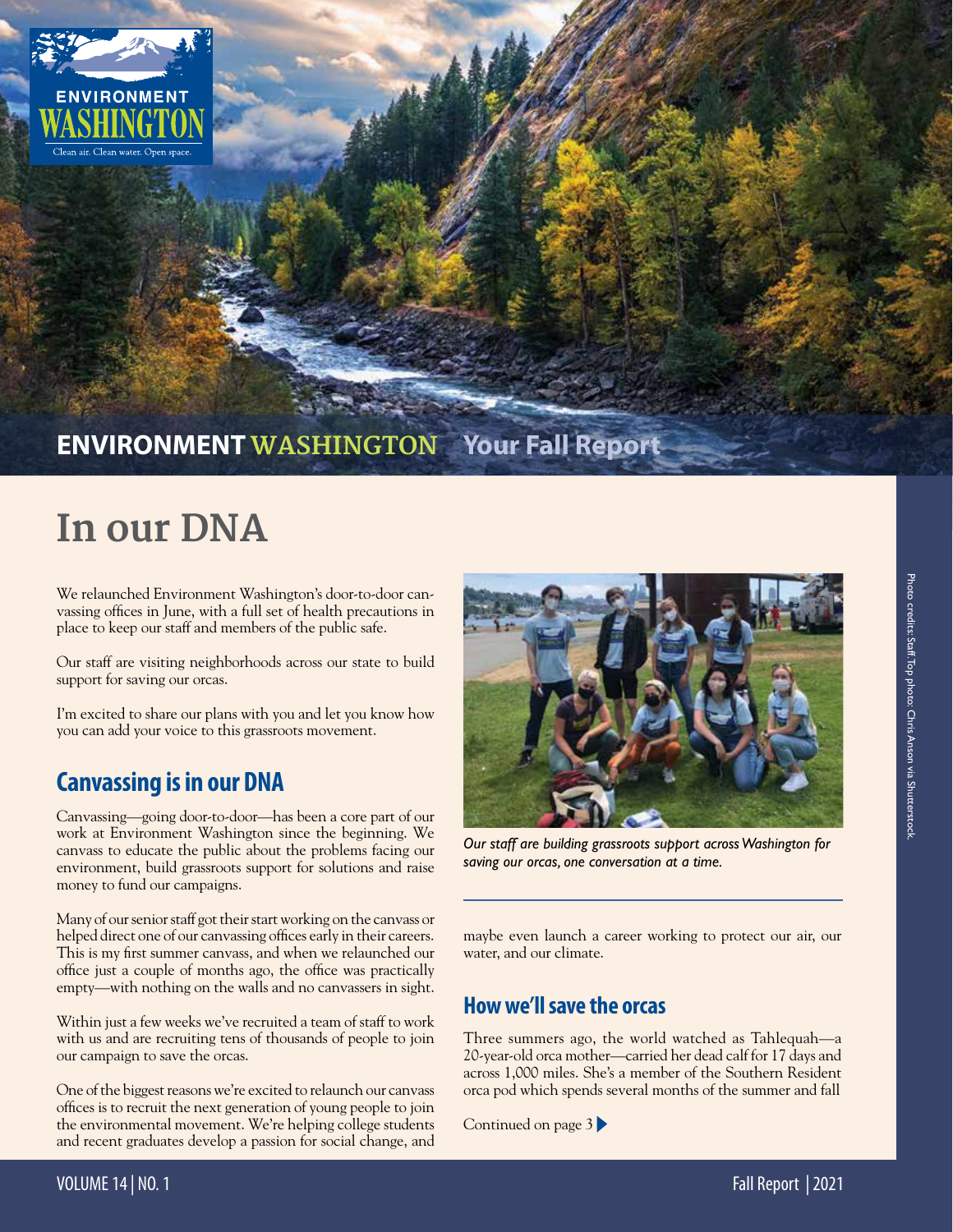### **Thanks for making it all possible**

#### **59,000 supporters, 40 lawmakers tell Whole Foods to put 'planet over plastic'**

A massive environmental crisis requires a massive call to action.

That's why our national research partners at Environment America Research & Policy Center, along with our friends at U.S. PIRG Education Fund and the Student PIRGs, delivered a letter to Whole Foods on May 6, 2021—signed by nearly 60,000 supporters,



*Our network's Oceans Associate Reino Hyyppa joined supporters and legislators, including our state Sen. Mona Das to discuss plastic waste.*



Support our work to build a cleaner, greener, healthier future by including a gift to Environment Washington or Environment Washington Research & Policy Center in your will, trust or retirement accounts.

For more information call 1-800-841-7299 or send an email to: PlannedGiving@EnvironmentWashington.org including 40 state lawmakers—calling on the grocer to phase out single-use plastic packaging in its stores. Once an environmental leader that stopped providing plastic bags to its customers at checkout in 2008, Whole Foods recently earned an "F" for its plastic policies in a report by environmental group As You Sow.

"Nothing we use for just a few minutes should pollute our rivers and oceans for hundreds of years," said Kelsey Lamp, Protect Our Oceans campaign director for Environment America Research & Policy Center, our national research partners. "That's why the companies that rely on single-use plastic to package their products must adopt more sustainable packaging options or eliminate single-use plastic packaging altogether."

"Change is possible, and Whole Foods should lead the way to a future where we put the planet over plastic."

#### **Nation's strongest plastic foam ban becomes law in Washington**

Each year, 33 billion pounds of plastic enter the marine environment—and our Pacific shoreline isn't immune.

With Gov. Jay Inslee's signature on May 17, Washington addressed our plastic pollution crisis by passing the nation's most comprehensive plastic foam ban into law. The law bans expanded polystyrene foam peanuts, coolers and foodware; requires businesses to provide single-use foodware only upon request; and ensures that plastic bottles and trash bags contain a certain level of post-consumer recycled content. Environment Washington championed the law, connected constituents with their legislators to support the bill, and rallied citizens around "Washingtonians Against Waste," an online collection of stories from Washingtonians who put wildlife over waste.

"This bill is the work of so many people around the state," said state Rep. Liz Berry at the bill's signing. "[Including] Environment Washington, and we have Mandy here. You would not believe how many people they have been able to mobilize on this issue."

Environment Washington will continue raising citizens' voices to win more environmental protections.

#### **Report: After years of advancement in clean energy technology, it's clear that 'We Have The Power'**

It's time for Washington to move beyond fossil fuels—and fortunately, we have the power to realize our renewable energy potential.

That was the finding of the "We Have The Power" report, released in June by our national research partner, Environment America Research & Policy Center. According to the report, America has the technical potential to meet all its electricity needs many times over with wind and solar energy.

"To a visitor from an earlier century, America in 2021 would be unimaginably advanced in all ways but one: We still rely on dirty and dangerous fossil fuels to meet our energy needs," said Susan Rakov, chair of Environment America Research & Policy Center's Clean Energy program.

"But it doesn't have to be that way. This report shows that between the sunshine and the wind, we have the potential to run our society on clean energy, today and in the future."

*Get more updates on our work online at http://environmentwashington.org.*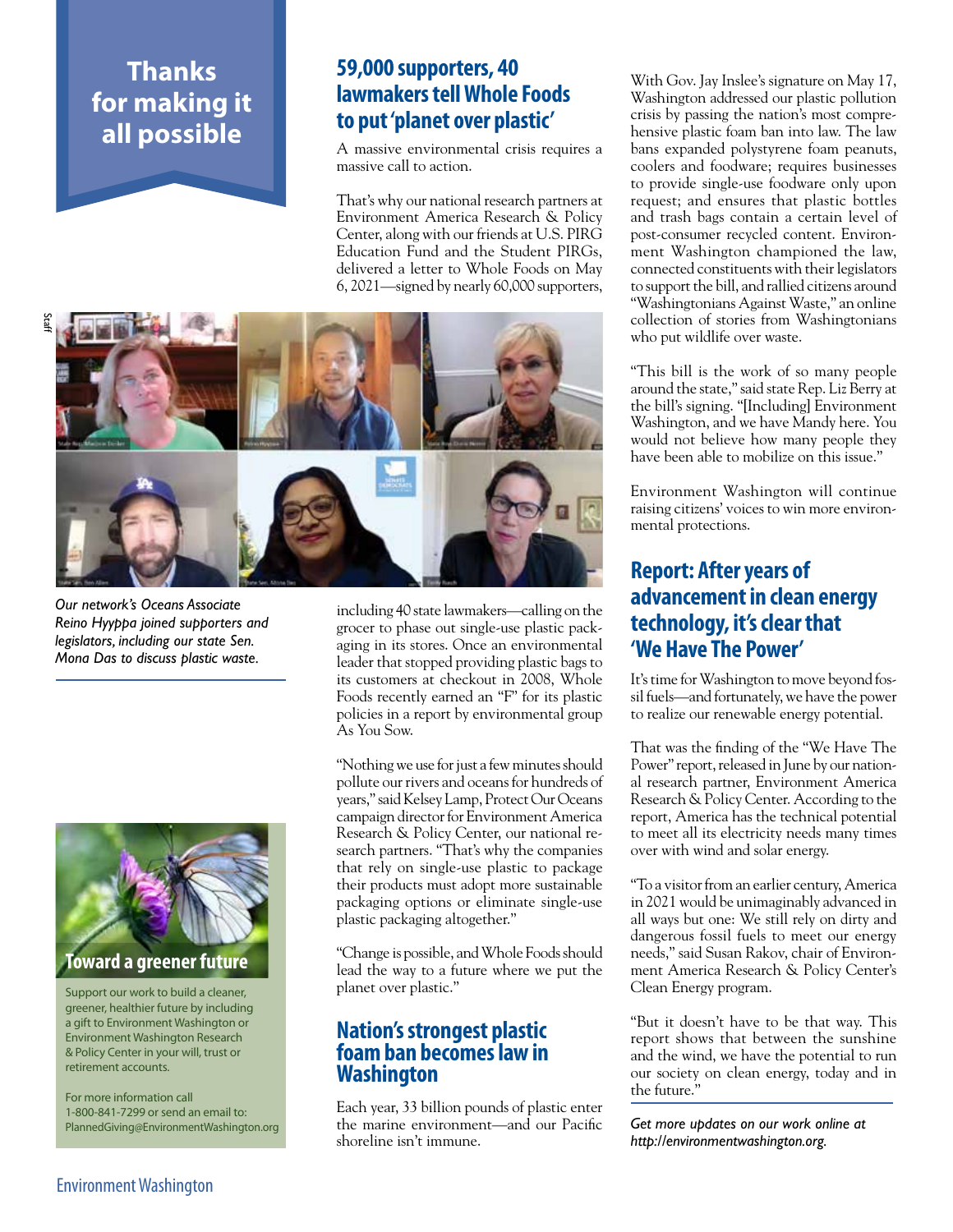

**In our DNA**

each year in Puget Sound—and her maternal tour of grief underscored their tragic status.

The Southern Resident orcas are critically endangered. This summer, another Southern Resident orca, K21, or Cappuccino, passed away after being spotted in ill health with a collapsed dorsal fin in Puget Sound. Just 74 Southern Resident orcas remain today.

Why are orcas dying? Vessel noise and water pollution in Puget Sound play a role, but primarily, scientists point to the disappearance of Chinook salmon—the orcas' main food source.

To save the orcas, we need to save their food source. If we don't act fast to boost Chinook salmon populations, we could lose our orcas forever. The single biggest opportunity we have to restore key salmon populations is to remove the four LowerSnake River dams.

We need Washington's leaders—especially

U.S. Sens. Maria Cantwell and Patty Murray—to throw their support behind Lower Snake River dam removal to save our orcas, but they aren't going to do it without public support.

That's why we're going door-to-door talking to thousands of Washingtonians about our campaign and building the public support we're going to need to show our senators that they need to do everything they can to save this incredible species.

*By Manda Apa, Environment Washington associate*

*Environment Washington canvassers have dedicated their summers to saving our orcas.*



Kimball Nelson

Thank you for supporting our work to take on the vast environmental challenges we face and to create a greener, healthier, more sustainable world. In these pages, you'll find the stories of the advocacy you made possible.

Your action and support allow us to keep working for a better world. Thank you.

Famila Clogh

Pam Clough Acting Director